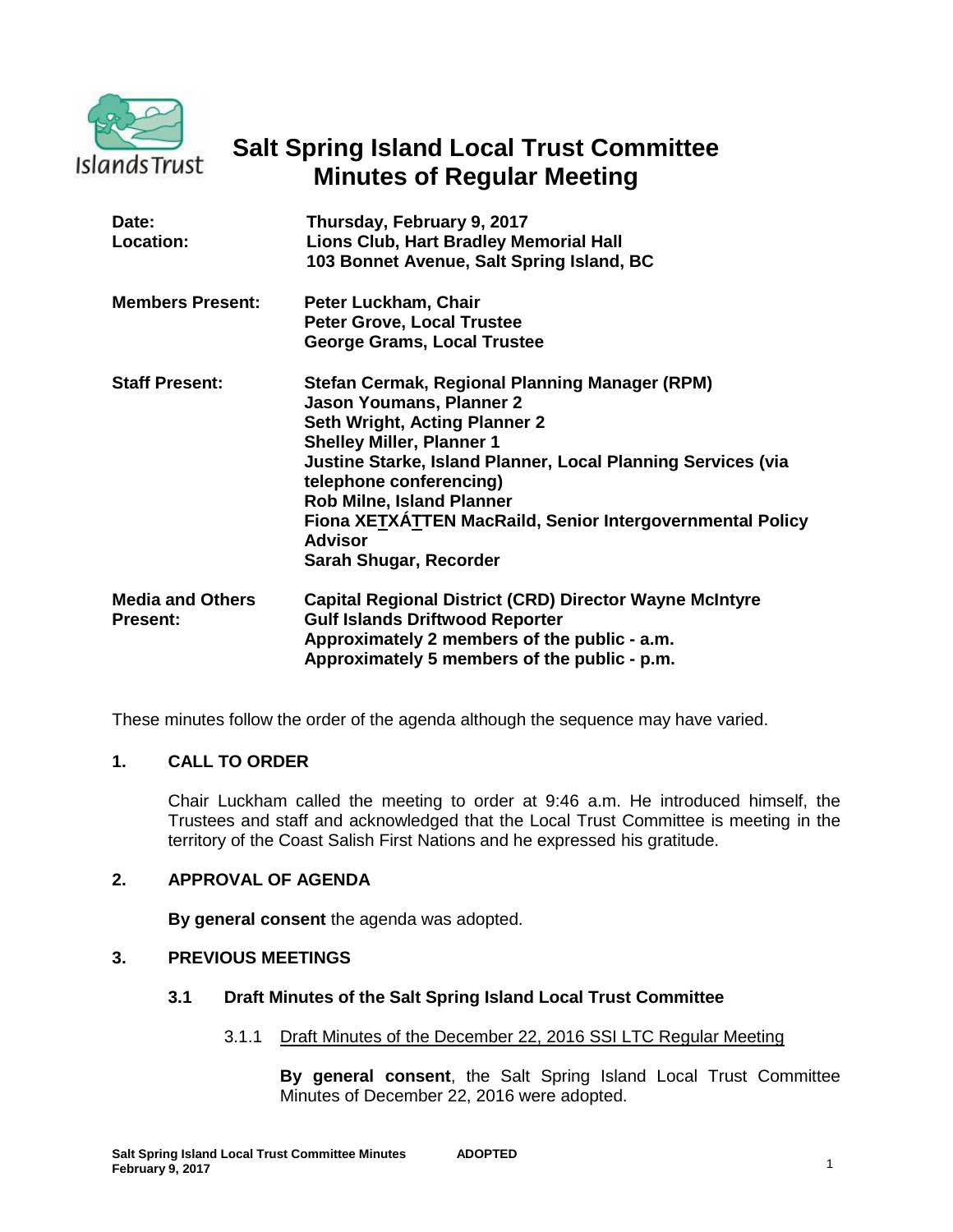# **3.2 Resolutions Without Meeting Report**

The report was received.

# **3.3 Draft Minutes of the Advisory Planning Commissions - None**

# **4. BUSINESS ARISING FROM MINUTES**

# **4.1 Follow-Up Action List**

The report was received.

# **5. COMMUNITY INFORMATION MEETING - None**

#### **6. PUBLIC HEARING - None**

#### **7. REPORTS**

# **7.1 Policy and Standing Resolutions List**

The report was received.

# **7.2 Work Program Top Priorities Report**

The report was received.

The meeting recessed at 10:08 a.m. and reconvened at 10:15 a.m.

# **7.3 Projects List**

The report was received.

# **7.4 Applications with Status Report**

The report was received.

#### **SS-2017-01**

# **It was MOVED and SECONDED,**

that the Salt Spring Island Local Trust Committee direct staff to provide an application tracking quarterly summary.

# **CARRIED**

# **7.5 Expense Report**

The report was received.

# **7.6 Trust Fund Board Report – None**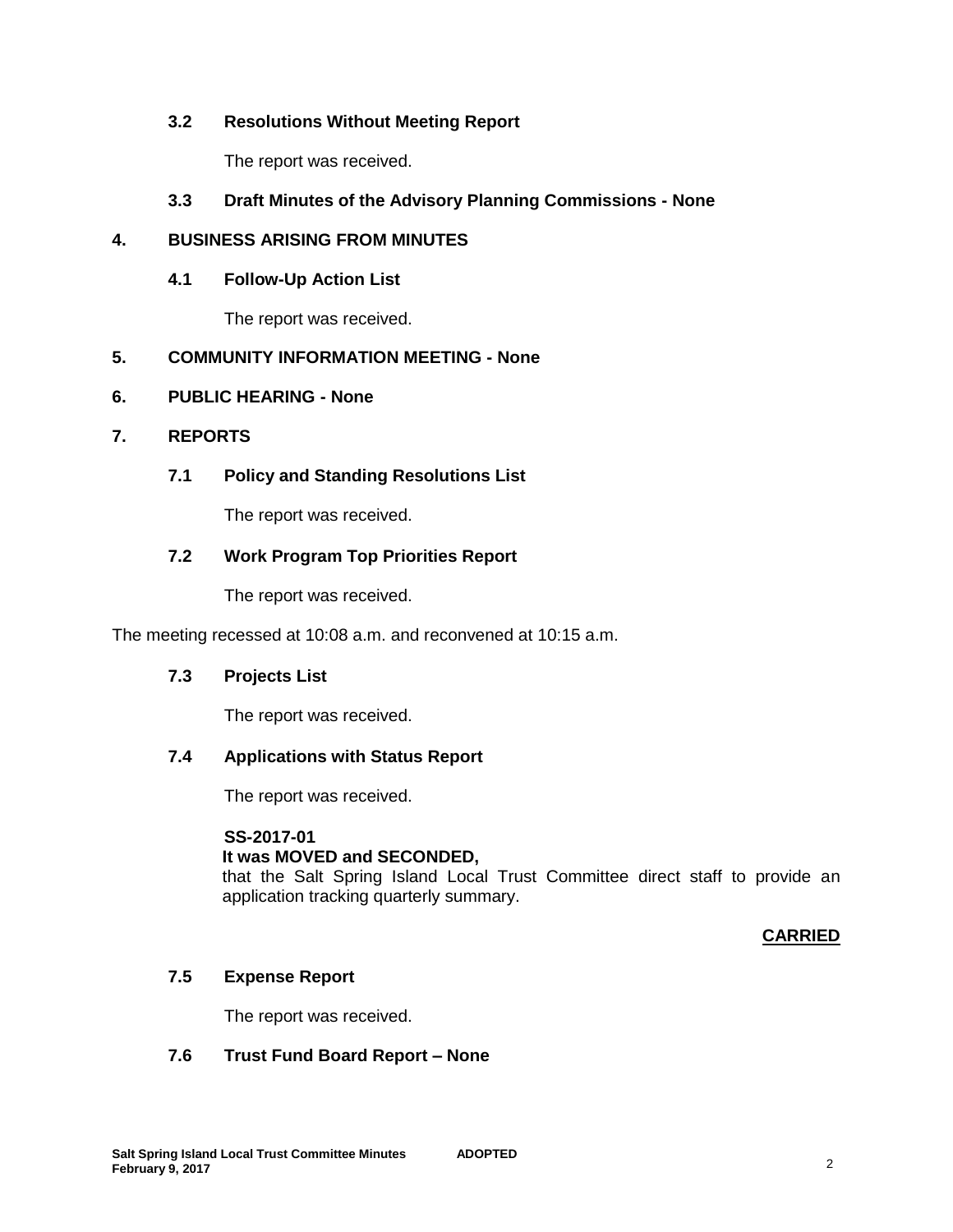### **8. LOCAL TRUST COMMITTEE PROJECTS**

#### **8.1 Watershed Management: Salt Spring Island Watershed Protection Authority (SSIWPA)**

Planner Starke presented a staff report dated January 30, 2017 regarding Watershed Management.

#### **SS-2017-02**

#### **It was MOVED and SECONDED,**

that the Salt Spring Island Local Trust Committee approve the attached Request for Decision dated January 31, 2017 and authorize staff to forward it for consideration to Trust Council.

#### **CARRIED**

#### **SS-2017-03**

#### **It was MOVED and SECONDED,**

that the Salt Spring Island Local Trust Committee administer through the Salt Spring Island Watershed Protection Authority coordinator a partnership with students from Royal Roads University to investigate the potential for rainwater harvesting to offset or contribute to potable and/or non-potable consumption needs in specific Salt Spring Island scenarios.

#### **CARRIED**

#### **SS-2017-04**

#### **It was MOVED and SECONDED,**

that the Salt Spring Island Local Trust Committee contribute \$2000 of 2016-17 fiscal funding for the Ministry of Agriculture to undertake a land use inventory of Salt Spring Island agricultural land.

#### **CARRIED**

#### **SS-2017-05**

#### **It was MOVED and SECONDED,**

that the Salt Spring Island Local Trust Committee approve the issuance of a service contract for \$2750 (2016-17 fiscal) to conduct an independent hydrology review of the sustainable yield model developed by the Salt Spring Island Watershed Protection Authority Technical Working Group.

#### **CARRIED**

# **9. CORRESPONDENCE**

- **9.1 The Land Conservancy, C. Armstrong, Executive Director to Chair Peter Luckham - Dated December 20, 2016 Concerning Owl Island**
- **9.2 MLA G. Holman to Ministers' M. Polak & S. Thomson - Dated January 13, 2017, Concerning Owl Island**
- **9.3 Capital Regional District, K. Campbell, Senior Manager - Dated December 19, 2016 - Concerning membership in the Capital Regional District Ganges Harbour Walk Project Steering Committee**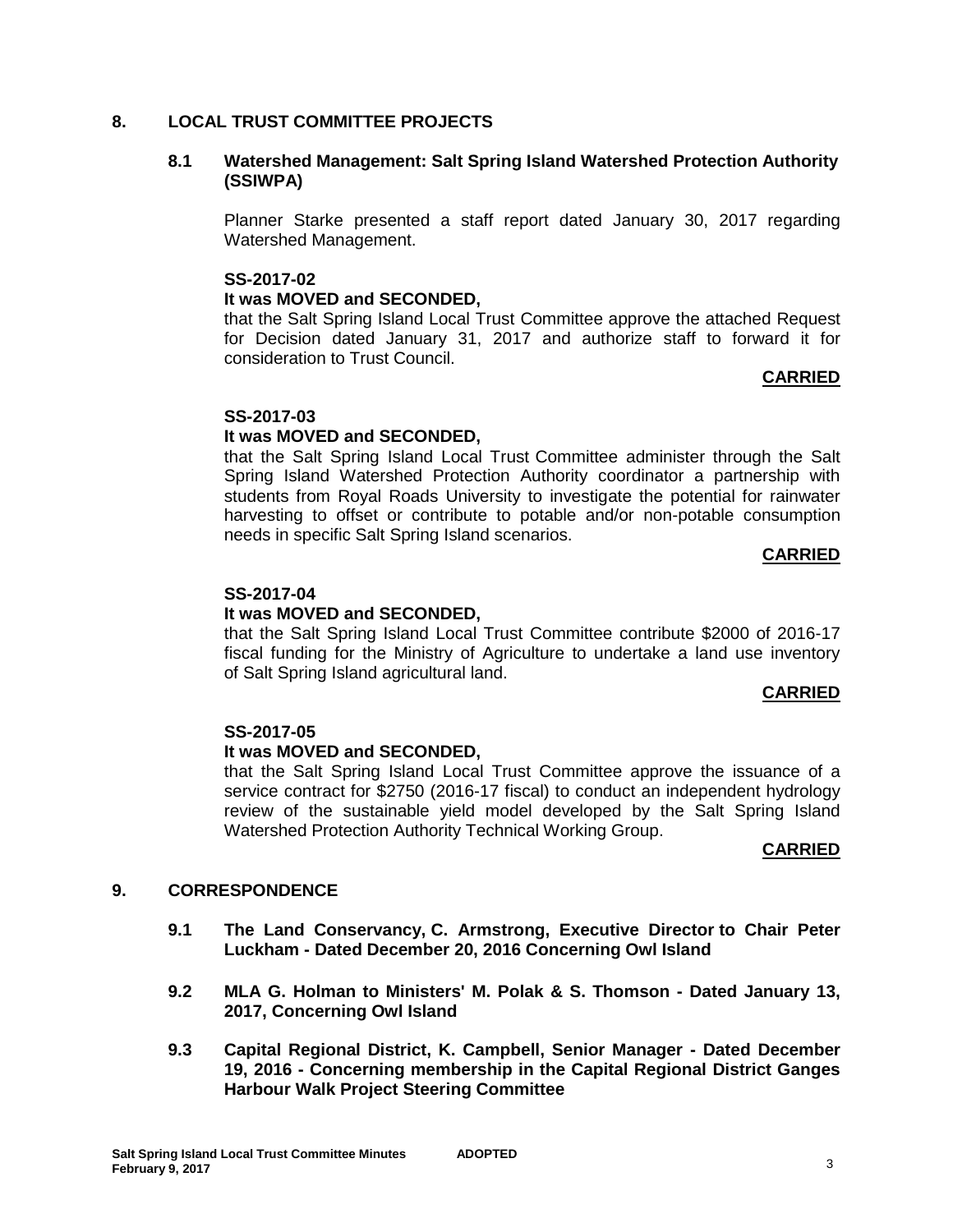### **9.4 SSI Farmers' Institute, R. Vipond, Chair - Dated January 10, 2017 - Request for response to their November 2016 correspondence**

The correspondence items were received.

The meeting recessed at 10:55 a.m. and reconvened at 12:01 p.m.

#### **10. TRUSTEE REPORTS**

Trustee Grams reported that he attended a Harbour Authority of SSI (HASSI) open house event and a focus group hosted by the Salt Spring Foundation regarding economic issues. He reported that the Ministry of Community, Sport and Cultural Development has confirmed that it would not hold an incorporation referendum prior to the Spring election and a decision regarding the referendum will not be made until late June 2017. The Ministry of Community, Sport and Cultural Development is proceeding with the preparation process including the Letters Patent.

Trustee Grove reported that he attended meetings with the following: the SSI Community Economic Development Commission; the new owners of the Harbour House Hotel; the owner of Gasoline Alley and the inaugural meeting of the Harbour Walk Steering Committee. He attended an event at the Farmers Institute regarding the new Water Sustainability Act and focus groups hosted by the Salt Spring Foundation regarding water, housing and economic issues. Trustee Grove also attended an event at Fernwood Elementary School to welcome Honourable Judith Guichon, Lieutenant Governor of BC and a SSI Forum event regarding electric vehicles.

#### **11. CHAIR'S REPORT**

Chair Luckham reported that he attended an event at the Local Government Leadership Academy in Richmond, BC regarding communications and First Nations including a focus on reconciliation. He also advised that the next Trust Council meetings are scheduled for March 14 to 16, 2017on Gabriola Island.

#### **12. CRD DIRECTOR'S REPORT**

Capital Regional District (CRD) Director McIntyre presented the following highlights from the CRD Board meeting held January 8, 2017: an Integrated Resource Management presentation regarding planning for energy from waste; an approved grant in aid for the SSI Historical Society to provide environmental improvements for the protection of their collection of records; approval of a water allocation alternative feasibility study for the Drake Road Housing Development; approval of the Ganges Wastewater Infrastructure Renewal Progress Report; the Right to a Healthy Environment report; a letter to Honourable Minister Garneau regarding CRD support for the protection of the Salish Sea and a request for involvement in the Ocean Protect and Implementation Plan; he also advised that the CRD Governance Committee received support for enhanced web streaming of meetings to increase public accessibility.. He reported that the Community Economic Development Commission Rural Accelerator Program is in progress.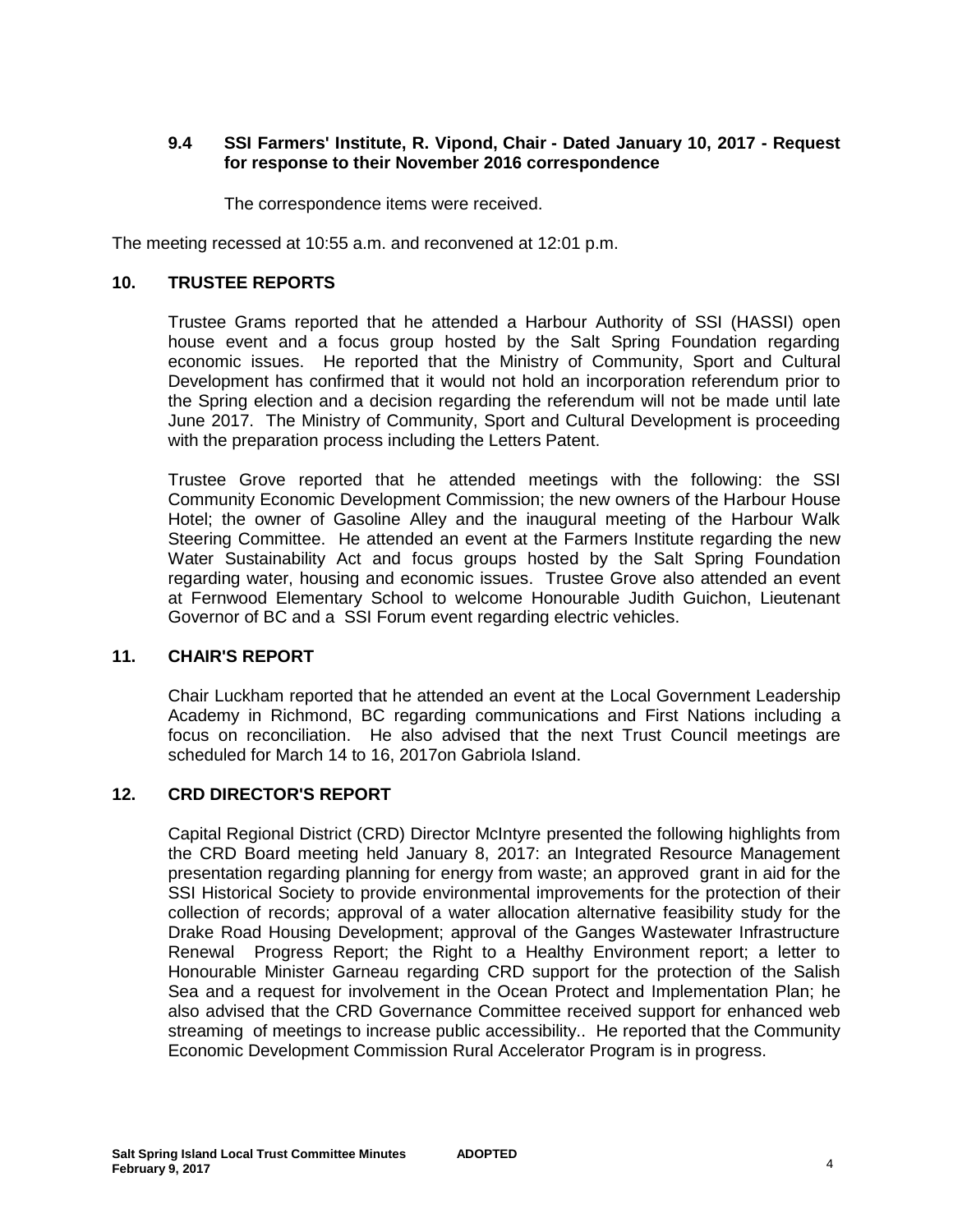#### **13. DELEGATIONS**

#### **13.1 Proposed Bylaw No. 471 - Secondary Suites / Cottages Temporary Use Permits - Ron Hawkins**

R. Hawkins presented a verbal and written submission entitled "Proposed Bylaw 471: Legalizing Sec. Suites, Guest Cottages, Temp. Use Permits" dated February 9, 2017 regarding water issues and draft Bylaw No. 471.

#### **14. TOWN HALL AND QUESTIONS - none**

The meeting recessed at 12:35 p.m. and reconvened at 12:37 p.m.

#### **15. APPLICATIONS AND REFERRALS**

#### **15.1 SS-RZ-2016.2 - L. Brown - Lot 15 Park Drive**

Planner Miller presented a staff report dated January 20, 2017 regarding a proposal to amend Land Use Zoning from Commercial Accommodation 4 to Residential 6.

#### **SS-2017-06**

#### **It was MOVED and SECONDED,**

that the Salt Spring Island Local Trust Committee has reviewed the Islands Trust Policy Statement Directives Only Checklist and determined that Bylaw No. 497, cited as "Salt Spring Island Land Use Bylaw, 1999, Amendment No. 6, 2016", is not contrary to or at variance with the Islands Trust Policy Statement.

#### **CARRIED**

#### **SS-2017-07**

#### **It was MOVED and SECONDED,**

that the Salt Spring Island Local Trust Committee Bylaw No. 497, cited as "Salt Spring Island Land Use Bylaw, 1999, Amendment No. 6, 2016", be read a first time.

#### **CARRIED**

# **SS-2017-08**

#### **It was MOVED and SECONDED,**

that the Salt Spring Island Local Trust Committee Bylaw No. 497, cited as "Salt Spring Island Land Use Bylaw, 1999, Amendment No. 6, 2016", be read a second time.

#### **CARRIED**

#### **SS-2017-09**

#### **It was MOVED and SECONDED,**

that the Salt Spring Island Local Trust Committee request staff to schedule a Public Hearing for Bylaw No. 497 cited as "Salt Spring Island Land Use Bylaw, 1999, Amendment No. 6, 2016".

#### **CARRIED**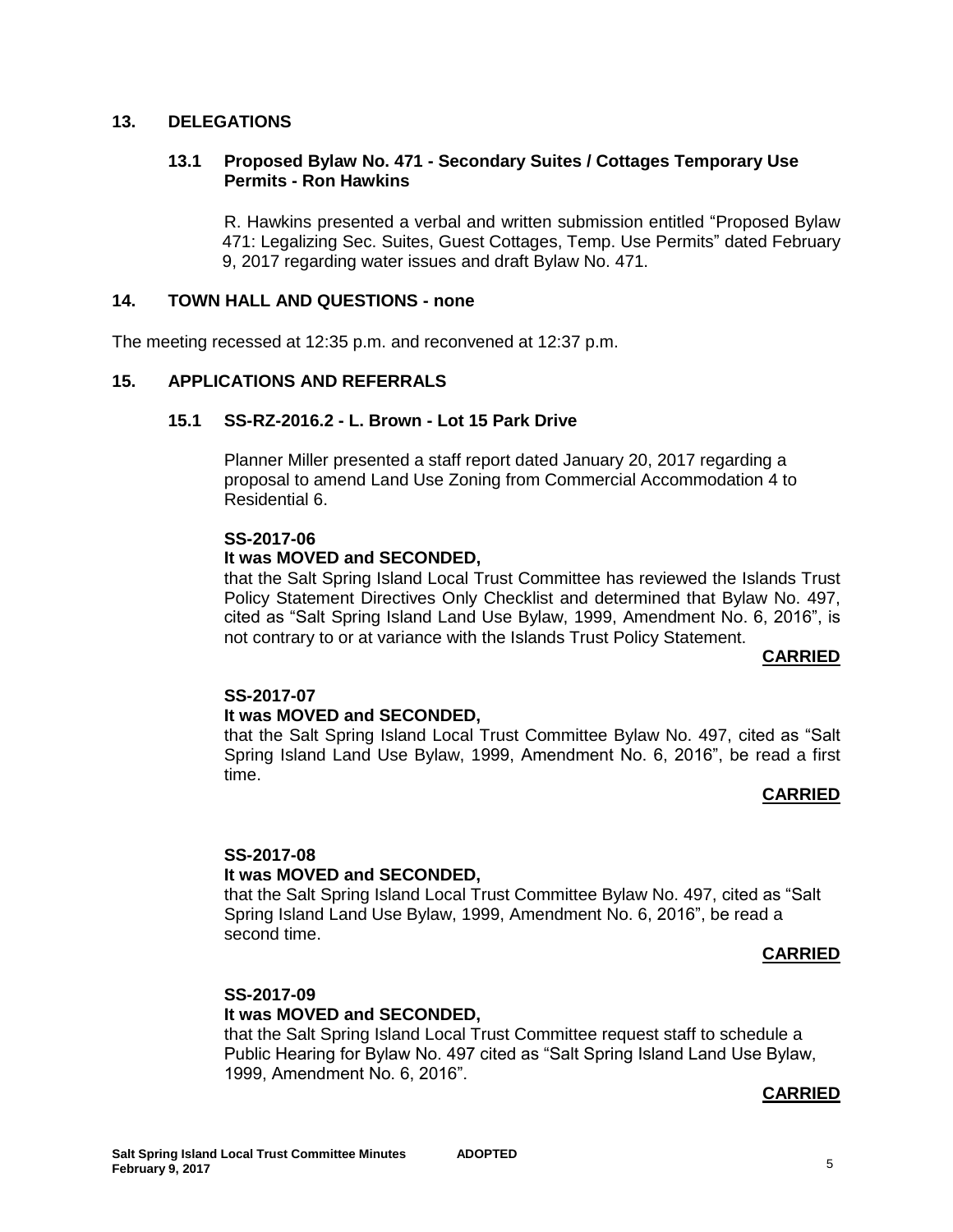#### **SS-2017-10**

### **It was MOVED and SECONDED,**

that the Salt Spring Island Local Trust Committee request the applicant to obtain a report prepared by an Eligible Consulting Archaeologist to review the proposed activities and, where warranted, conduct a walk over and/or detailed study of the property to determine whether the work may impact protected archaeological materials. (SS-RZ-2016.2, Lot 15 Park Drive).

# **CARRIED**

### **15.2 SS-DP-2016.2 - R.S. Aust - 1429 Fulford-Ganges Road**

Planner Wright presented a staff report dated January 31, 2017 regarding an application for an Additional Mini-Storage Building in Development Permit Area 2.

Applicant R. Aust was present and spoke to the application.

#### **SS-2017-11**

#### **It was MOVED and SECONDED,**

That the Salt Spring Island Local Trust Committee approve issuance of Development Permit application SS-DP-2016.2 conditional upon receipt of a landscaping security of eleven hundred, thirty-four dollars (\$1134.00) (1429 Fulford-Ganges Road).

#### **CARRIED**

### **15.3 SS-DP-2017.3 - Marlow Properties - 121 Upper Ganges Road (Harbour House Hotel)**

Planner Youmans presented a staff report dated January 31, 2017 regarding an application for a Development Permit Amendment to the Harbour House Hotel located at 121 Upper Ganges Road.

Representative of the applicant Roberta Martell was present and spoke to the application.

#### **SS-2017-12**

#### **It was MOVED and SECONDED,**

that the Salt Spring Island Local Trust Committee approve issuance of Development Permit SS-DP-2017.3 (121 Upper Ganges Road, Harbour House Hotel).

#### **CARRIED**

#### **16. OTHER BUSINESS**

#### **16.1 New Business**

#### 16.1.1 Provincial Private Moorage Policy Update - January 2017

RPM Cermak presented a memorandum dated January 24, 2017 regarding an update to the Provincial Private Moorage Policy.

#### 16.1.2 Salt Spring Island and Homeless Outreach Supports